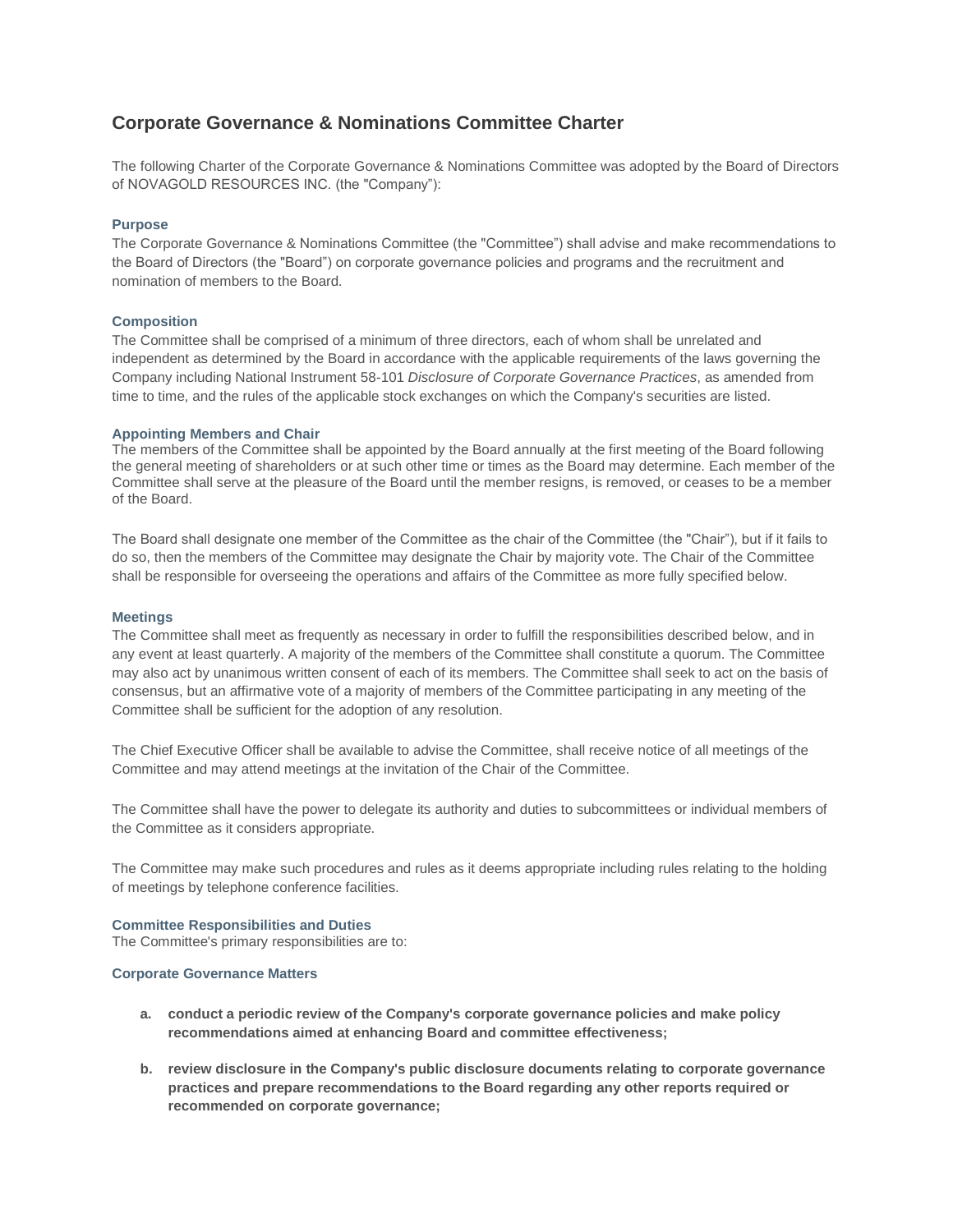- **c. propose agenda items and content for submission to the Board related to corporate governance issues and provide periodic updates on recent developments in corporate governance to the Board;**
- **d. conduct a periodic review of the relationship between management and the Board, particularly in connection with a view to ensuring effective communication and the provision of information to the Board in a timely manner;**
- **e. monitor conflicts of interest (real or perceived) of both the Board and management in accordance with the Code of Business Conduct and Ethics;**
- **f. receive reports from the Chief Executive Officer regarding breaches of the Code of Business Conduct and Ethics, and, in turn, report those breaches to the Board. The Committee shall review investigations and any resolutions of complaints received under the Code of Business Conduct and Ethics and report annually to the Board thereon;**

## **Nomination Matters**

- **a. develop and update a long-term plan for the composition of the Board that takes into consideration: the current strengths, competencies, skills and experience of the Board members; diversity in experience, race, ethnicity, gender, age, and cultural background; length of service and potential retirement; and the strategic direction of the Company, and report to the Board thereon at least annually;**
- **b. undertake on an annual basis an examination of the size of the Board, with a view to determining the impact of the number of directors, the effectiveness of the Board, and recommend to the Board, if necessary, a reduction or increase in the size of the Board;**
- **c. In connection with the selection and nomination process, review the desired experience, mix of skills and other qualities to assure appropriate Board composition, taking into account the current Board members and the specific needs of the Company and the Board. The following attributes of candidates for the Board of Directors shall be considered: (1) relevant knowledge and experience in areas including mining, business, finance, accounting, international business, government, and technology; (2) personal qualities of leadership, character, judgment and whether the candidate possesses a reputation in the community at large of integrity, trust, respect, competence and adherence to the highest ethical standards; (3) diversity in ethnicity, race, gender, age, and cultural background; and (4) whether the candidate is free of conflicts and has the time required for preparation, participation and attendance at meetings. In addition, the Committee shall seek to achieve diversity within the Board and shall adhere to the Company's philosophy of maintaining an environment free from discrimination based upon race, color, religion, national origin, sex, age, disability, sexual orientation, marital status or any unlawful factor. The selection and nomination process is designed to provide that the Board includes members with diverse backgrounds, skills and experience, including appropriate mining, financial and other expertise relevant to the business of the Company. Consistent with the objective of ensuring gender diversity, for every open Board position at least one-half of the candidates recommended by the Committee for consideration by the Board shall be female.**
- **d. endeavour to ensure that an appropriate system is in place to evaluate the effectiveness of the Board as a whole as well as the committees of the Board with a view to ensuring that they are fulfilling their respective responsibilities and duties. In connection with these evaluations, each director will be requested to provide his or her assessment of the effectiveness of the Board and each committee as well as the performance of the individual directors. These evaluations should take into account the competencies and skills each director is expected to bring to his or her particular role on the Board or on a committee, as well as any other relevant facts;**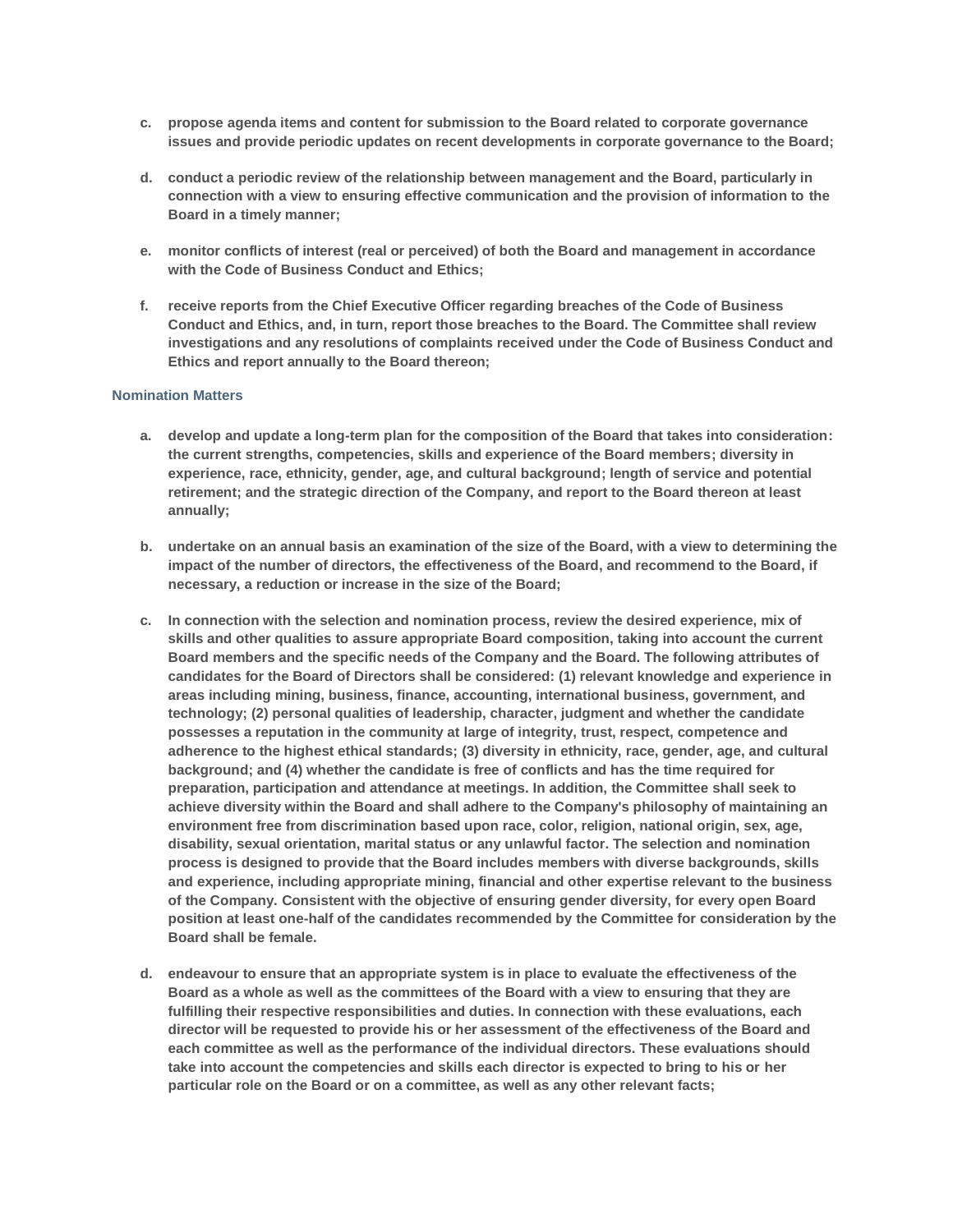- **e. in consultation with the Chair of the Board and the Chief Executive Officer, annually or as required, recruit and identify individuals qualified to become new Board members and recommend to the Board new director nominees for the next annual meeting of shareholders;**
- **f. in consultation with the Chair of the Board, annually or as required, recommend to the Board, the individual directors to serve on the various committees of the Board;**
- **g. consider the competencies and skills that the Board considers to be necessary for the Board as a whole to possess, the competencies and skills that the Board considers each existing director to possess, and the competencies and skills each new nominee will bring to the boardroom. The Committee shall also consider the amount of time and resources that nominees have available to fulfill their duties as a Board member;**
- **h. recommend for Board approval the removal of a director from the Board or from a committee of the Board if he or she is no longer qualified to serve as a director under applicable requirements or for any other reason the Committee considers appropriate;**
- **i. review, monitor and make recommendations regarding new director orientation and the ongoing development of existing directors;**
- **j. follow the process established by it for all committees of the Board for assessing the performance of the Committees; and**
- **k. exercise such other powers and perform such other duties and responsibilities as are incidental to the purposes, duties and responsibilities specified herein and as may from time to time be delegated to the Committee by the Board of Directors.**

## **Role of Chair**

The Chair of the Committee shall be principally responsible for overseeing the operations and affairs of the Committee and, in particular, will:

- a. provide leadership to foster the effectiveness of the Committee;
- b. ensure there is an effective relationship between the Board and the Committee;
- c. ensure that the charter for the Committee is in effect and assist the Board in making recommendations for amendments to the charter;
- d. in consultation with the other members of the Committee and the Board, where appropriate, prepare the agenda for each meeting of the Committee;
- e. ensure that all Committee members receive the information required for the proper performance of their duties, including information relevant to each meeting of the Committee;
- f. chair Committee meetings, including stimulating debate, providing adequate time for discussion of issues, facilitating consensus, encouraging full participation and discussion by individual members and confirming that clarity regarding decision-making is reached and accurately recorded;
- g. ensure that an appropriate system is in place to evaluate the performance of the Committee as a whole, the Committee's individual members, and make recommendations for changes when appropriate;
- h. work with the Chief Executive Officer to ensure that the Committee is provided with the resources to permit it to carry out its responsibilities and bring to the attention of the Chief Executive Officer any issues that are preventing the Committee from being able to carry out its responsibilities; and